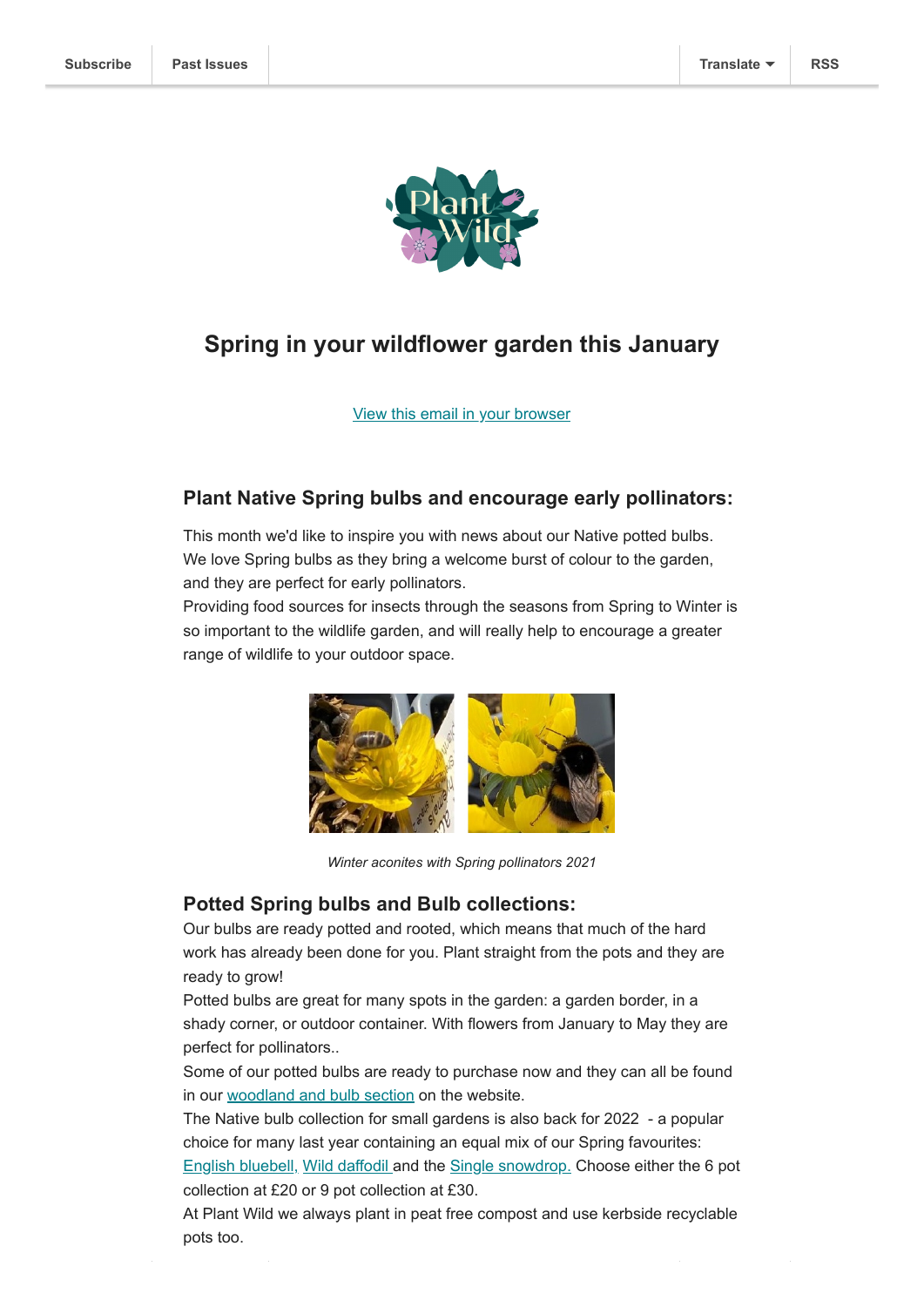

**[Buy now](https://www.plantwild.co.uk/product-category/woodland-and-shade-wildflowers/)**

## **Available now in 9cm pots:**

[Wild daffodil 3 bulbs/pot](https://www.plantwild.co.uk/product/wild-daffodil/) *Narcissus pseudonarcissus* [English bluebell 3 bulbs/pot](https://www.plantwild.co.uk/product/english-bluebell/) *Hyacinthodes non scripta* [Single snowdrops 4 bulbs/pot](https://www.plantwild.co.uk/product/snowdrop/) *Galanthus nivalis* [Native grape hyacinths 2 bulbs/pot](https://www.plantwild.co.uk/product/grape-hyacinth/) *Muscari neglectum* Also [Star of Bethlehem](https://www.plantwild.co.uk/product/star-of-bethlehem/) and [Summer snowflake](http://hhttps//www.plantwild.co.uk/product/summer-snowflake/) **New for 2022 in 1 litre pots:** [Tenby daffodil](https://www.plantwild.co.uk/product/tenby-daffodil/) 4 bulbs/pot *Narcissus pseudonarcissus ssp obvallaris*



### **Wild garlic goes large:**

Our potted [Wild garlic](https://www.plantwild.co.uk/product/wild-garlic-ramsons/) will be ready very soon and this year we have gone large - our Wild garlic is grown in 1 litre pots. This year you will have 3 x rhizomes per pot so they will be more robust, AND there will be more leaves and flowers to enjoy or use in the kitchen.

Wild garlic is great in part shade or even in a container outdoors, where the bright green leaves and pure white flowers bring a wonderful highlight to a shady space..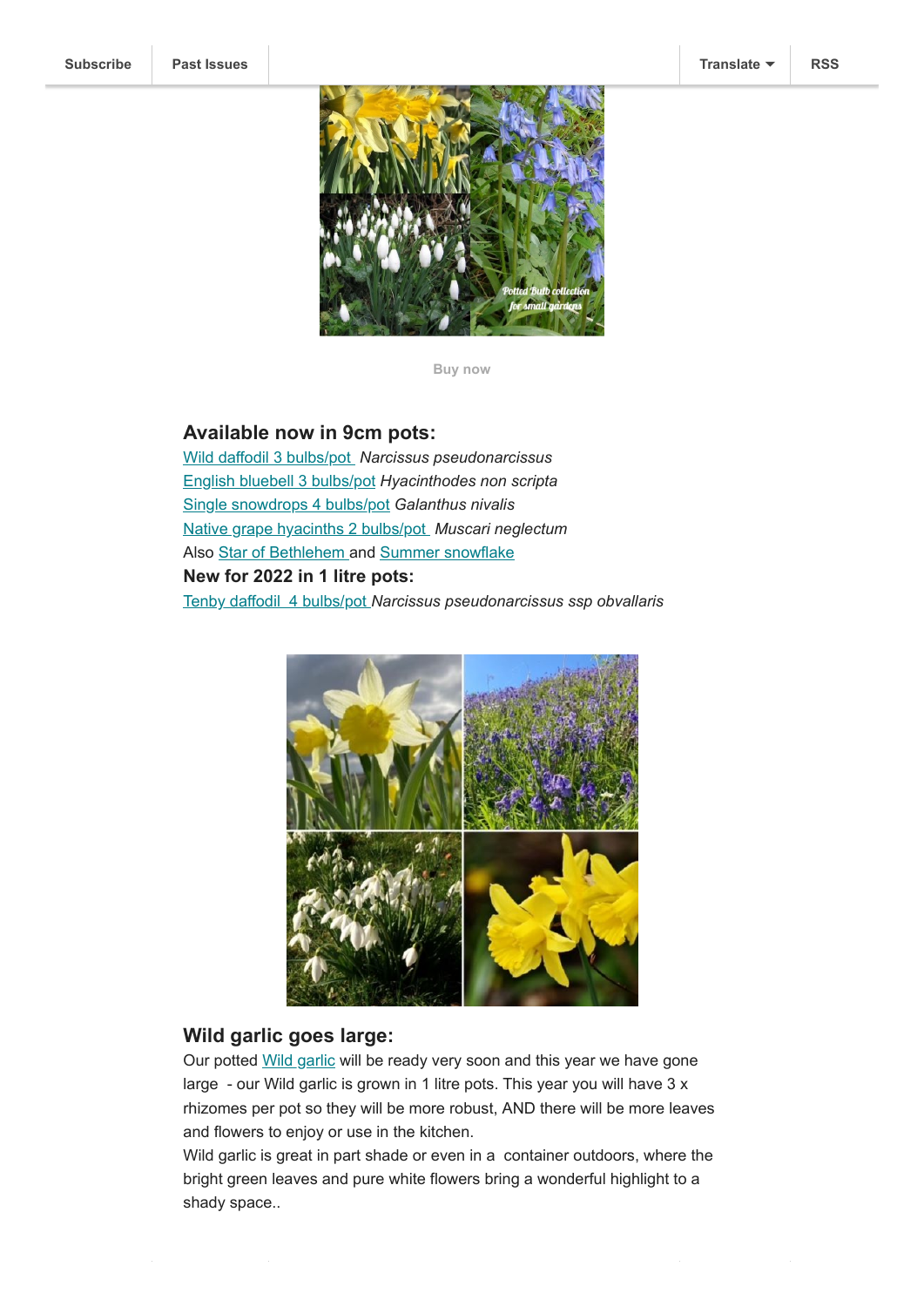ready to send.



### **Grow a native tree or shrub for wildlife:**

Native trees and shrubs are wonderful to add into a garden, and will help provide food and shelter for a diverse wildlife population. Here at Plant Wild we grow a selection of smaller trees/shrubs in pots, to help you encourage wildlife to your garden. They will be ready to send out from late February, Choose from [Guelder rose](https://www.plantwild.co.uk/product/guelder-rose/) with year round interest and Autumn berries that attract Bullfinches and small mammals; [Dog rose](https://www.plantwild.co.uk/product/dog-rose/) which can offer winter [protection for hedgehogs and mammals especially in a hedge;](https://www.plantwild.co.uk/product/common-buckthorn/) Common Buckthorn is a valuable foodplant for caterpillars of the Brimstone butterfly; [Dogwood](https://www.plantwild.co.uk/product/dogwood/) has scented flowers to attract pollinators and is also an important food source for Tiger moth larvae. Not to mention the Autumn colour! And there are more too - find all our trees and shrubs in our [Woodland section](https://www.plantwild.co.uk/product-category/woodland-and-shade-wildflowers/)



#### **Don't forget the garden birds:**

There has been a decline over recent time in the numbers and variety of both garden birds and field birds, but it's a real joy to encourage birds into your garden or outdoor space. Feeding seed or peanuts will attract different bird species to your garden, so why not pop out a bird feeder to bring more wildlife to your world.

Take a look at our small range of bright metal bird feeders that will add colour to your garden this Spring.

**[Buy now](https://www.plantwild.co.uk/product-category/gifts/)**